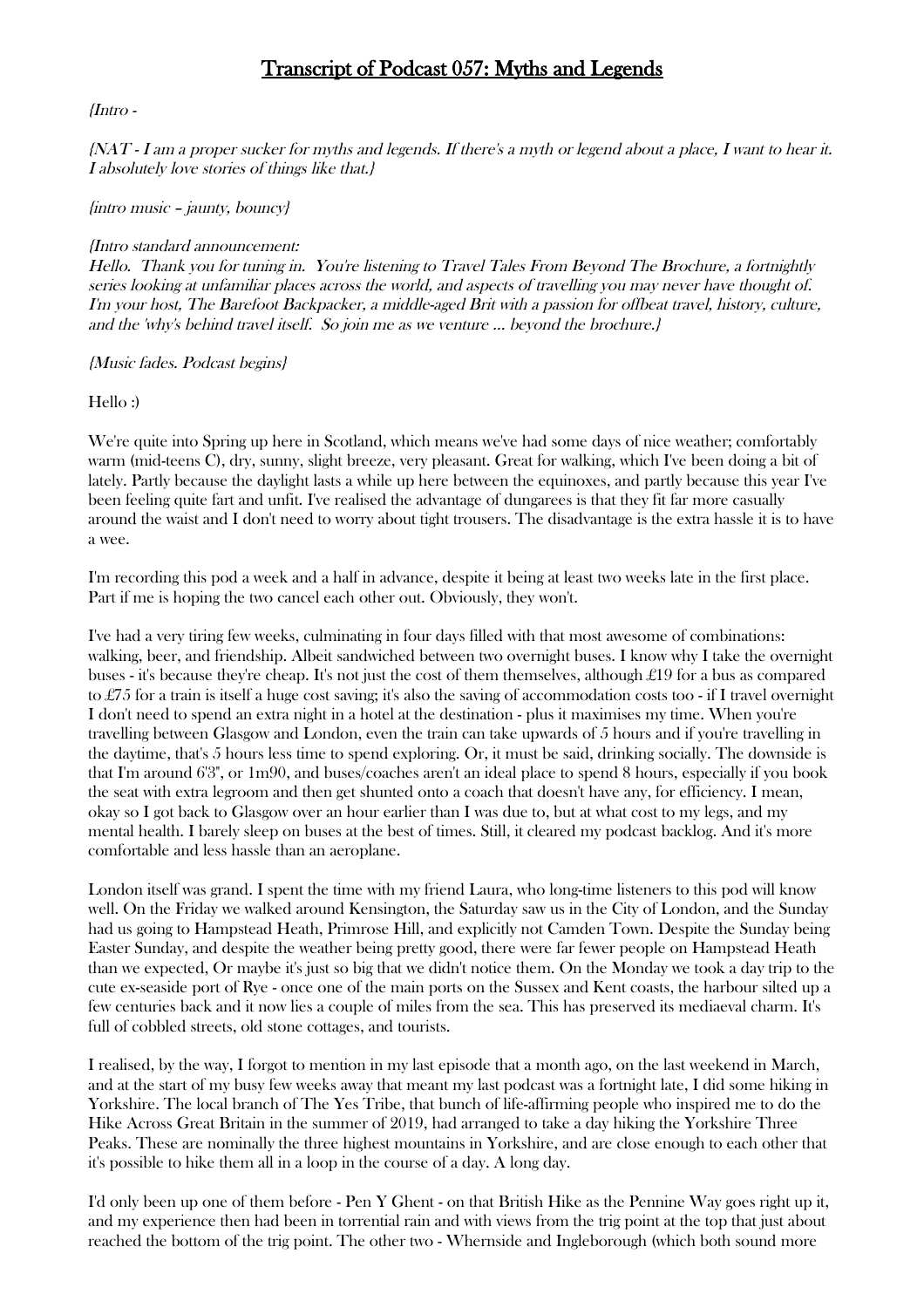like they should be small towns rather than mountains) - are the other side of the railway and the main road, and we only saw them in the background on that Hike. Each of the mountains is around 700m high, and while you're not attacking them from sea level each time, all three are certainly quite a strenuous effort, albeit in different ways.

The loop tends to start at the village of Horton-in-Ribblesdale and the generally accepted route is around 24-25 miles. The aim is to complete it in daylight, and I'm happy to report we technically did; we set off around 7.40am, and it took us a shade over 11 and a half hours; we didn't need head torches at any point and it only became too dark to see pretty much only as we arrived back in Horton. There was a good group of us doing it - 12, 13 or so - and we kept pretty much together. And having quite a few people around made it an easier journey, as we could chat to each other, motivate each other, and so on. Doing it alone is definitely possible, and I'd've probably have been quicker, but I think parts of it would have been just that much harder, mentally.

It was definitely an enjoyable day, though I did think afterwards the whole concept felt a bit like a tick-box exercise, and I wonder if you'd get more pleasure out of it by going up each one separately and taking time to enjoy the experience.

And no, I didn't do it barefoot. There's an awful lot of gravel and scree on them there hills.

I am sure though if I'm remembered in a couple of hundreds years time, tho heck knows why anyone would, there'll be myths and legends around me, my adventures, and my barefootedness. There was a late-period Viking King, Magnus Barefoot, I've mentioned him on my pods about Scotland as he was an important figure in the history of the West Coast, one of the myths about him is he got his name from always riding into battle barefoot. It's more likely though it's a synonym for 'bare-legged' (ie wearing whatever the 11th Century equivalent of shorts or capris were. Much like the dungaree shorts I'm wearing as I write this pod actually). Though I'm not about to rage into battle holding a sword aloft. I doubt I have the strength to even do that, though my arms are stronger than they were this time last year, at least.

But myths and legends are strange things. They might start with a kernel of truth, and end up being a whole bloated mass of competing stories and highly improbable events. I'm sure part of it is just some very good spindoctors, but also, especially with both oral tales and stories of the common citizen, if anything gets written down at all it's been lost in time, so every retelling obscures the truth just a little bit more, and that's even if the original memories are accurate anyway. We see it even today with memes, with children's games, with little things half-remembered that were deemed either too unimportant to make a permanent note of, or possibly the other way, things so common, at least amongst a subset of the population, as to be wildly understood at the time with the expectation that they'd be always remembered. What does the childhood game 'Oranges and Lemons' mean? Will anyone in 200 years time know how the Loss Meme originated? What were, in terms of 1990s teen culture, a "Friendship Book" and the related "Slam"? [In terms of the latter, I've probably still got a couple somewhere.]

This podcast episode is not going to answer those questions. Because it's clearly not my remit. However we will be talking about a few interesting myths and legends that are of particular interest to me and a couple of friends, either because they're local to where they live or grew up, or because they're things that they've found out about and are fascinated by.

One example of the former comes from my friend Dayna, who grew up in Michigan, in north-central USA. Here's a couple of tales from there to get you in the groove.

# [Dayna

So myths & folklore has always been kind of my thing ever since I was kid, it's something I always find fascinating. One specific to Michigan are the Nain Rouge, it's French, translated it means 'Red Dwarf', it is specific to Detroit Michigan. Supposedly the appearance of it is said to foretell misfortune of some sort, either on a large scale or a small scale. But according to folklore, Detroit's founder, Antoine de la Mothe Cadillac, [which side note: there's also a city called Cadillac in Michigan] was told by a fortune teller that he was going to run into this creature and that he should appease it. Like, in no uncertain terms 'do not antagonise'. Unfortunately for him at leats, he didn't listen, and upon encountering the Nain Rouge, Cadillac smacked it with his cane, like any dumb white male, and shouted 'get out of my way you red imp'. Frankly, anyone that's even vaguely familiar with fairy-folklore knows that's a giant big no no, we call them The Good Folk for a reason. And he, according to the folklore of course, as a consequence had a string of really bad luck. He was charged with abuse of power which, if it's true he's smacking people in his way, that doesn't surprise me, and he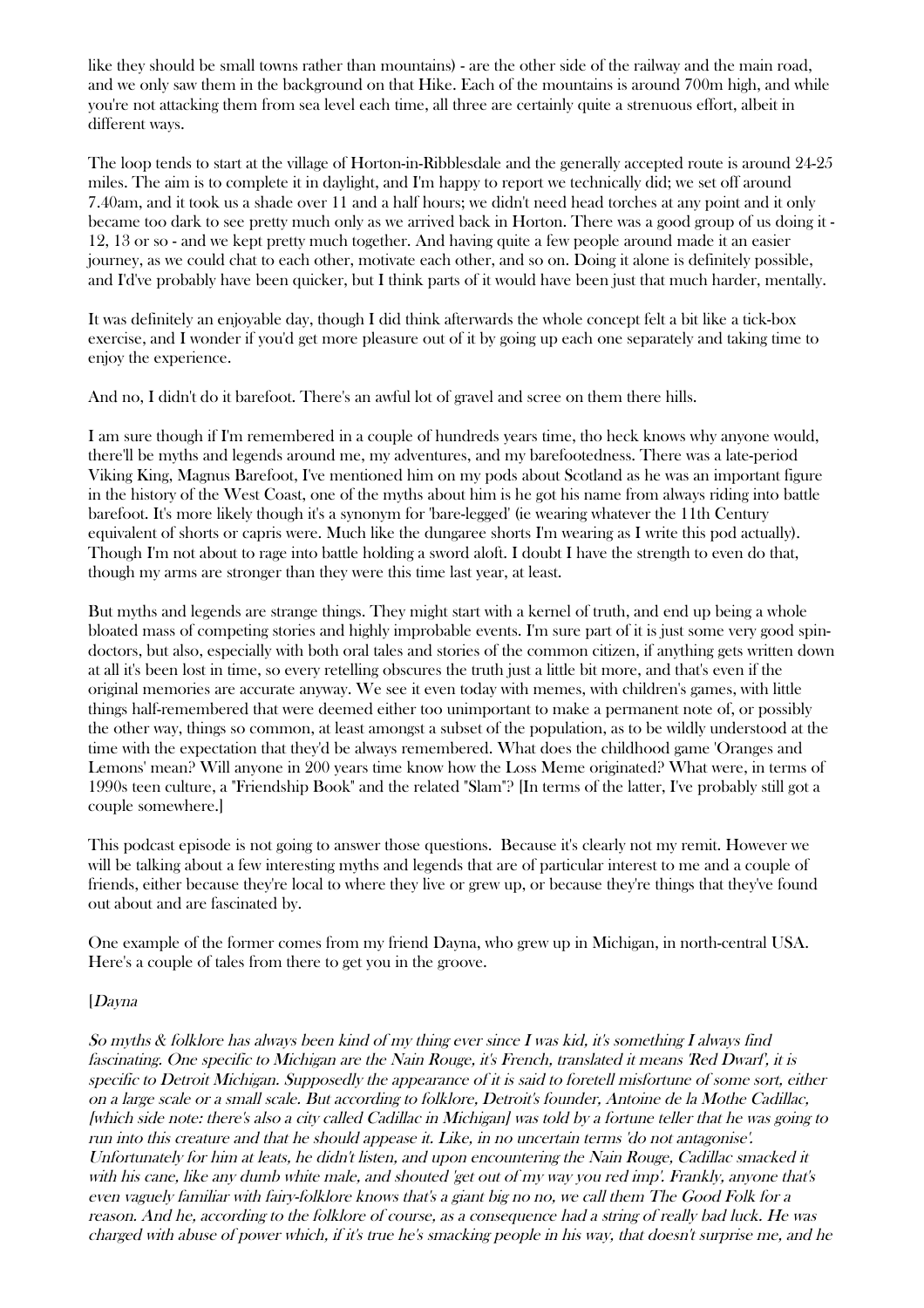was reassigned to Louisiana. Later he was returned to France where he was briefly imprisoned, and eventually lost his entire fortune.

Detroit currently now has a festival for the Nain Rouge, but it's not really celebrating the creature, or imp. The guy that started the festival, he puts it out as it's more of a giant cathartic process for Detroit to yell at either someone dressed up as the imp, or they'll have effigies, and just yell and say 'get out, go away, you're causing all the badness in Detroit, leave'. I know in earlier festivals of it they used to burn effigies, I believe they shut that down due to safety reasons. But that's basically what the festival is, kind of like the Grampus festivals that pop up, but does not celebrate the Nain Rouge. There is a counter-festival for the Nain Rouge, and they come out and protest, and say 'hey the Nain Rouge is a good guy and we should all come together', basically going back to the folklore and saying 'hey the fortune teller says to appease this person, not yell abuse at it'. But that is Detroit's own Nain Rouge.

Michigan also has its own version of a werewolf, called the Michigan Dog Man. It is has been popping up since about 1887 in Wexford County, that's where it was first allegedly witnessed. According to the folklore it appears in a 10 year cycle and falls on the years ending in 7. Basically it's kind of your basic typical werewolf, 7 feet tall, bipedal canine like creature, torso of a man so it's a little bit different, supposed to have blue or amber eyes, and it's basically seen in several different locations, but primarily in the NW quadrant of the lower peninsula.

We also have another folktale in lower peninsula before we pop up to the UP. It's a little bit sadder tho, it's called the 'melonheads'. These are basically children that were supposedly residing in around Felt Mansion, southern forest areas in Ottawa County. According to the story these children had hydrocephalus, basically giant bulbous heads. And they lived at the Junction insane asylum by the Felt Mansion,. The way the story goes is, after enduring a lot of physical and emotional abuse, which I think most of us know that these asylums did tend to do, maybe it was done in a well-intentioned manner, but itr still happened, but after enduring this they became feral and there's two stories, one was that they just broke out or were released into the forest surrounding the asylum, the other is that they basically attacked the doctor that did all this heinous stuff to them and either ate him or cut him up and hid his body around Felt Mansion,. Now, the Allegan County Historical Society that is in that area asserts that there never was an asylum but there was a prison up there at some point so maybe it still has some truth, I don't know, really it's more of a urban legend that teenagers tell themselves, you know, you'll go up to the area, if you park your car supposedly they'll come out, something that you kind of just do for fun. However because the legend is still pretty well known about Michigan, it has become the subject of a 2011 film called 'The Melonheads',. You will also see this folklore pop up in Ohio and Connecticut, oddly enough.

Going outside the lower peninsula, going into the upper peninsula, Michigan has sightings of Bigfoot, believe it or not. Bigfoot is not just in the Pacific NW, he apparently also likes to hang out in the Upper Peninsula of Michigan,. And along with him, since we';re going to mention some of the more famous ones, apparently Loch Ness is not the only loch with a possible sea-monster, Michigan has their own, Pressie, who is known to be in the Presque Isle River, and supposedly exists, it's like white-tailed, horse-headed creature that's found in Lake Superior. And the Great Lakes are known to be pretty treacherous at times, deep, I mean Gordon Lightfoot did write the Edmund Fitzgerald and say the lake does not give up their dead. And that is very true.

So who knows, maybe we're hosting a lake monster as well. Doubtful, but you never know.

]

When I was growing up, I lived with my uncle. And he was born in 1954, so the 70s are his decade. A fact that resonates in his music tastes. He's not the sort of person to listen to Taylor Swift. He even got bored of Bruce Springsteen sometime around 'Streets of Philadelphia', and thinks Genesis stopped being listenable when Peter Gabriel left. Listener, I don't know if you've ever listened to mid-70s Genesis, but if you like songs like 'Land of Confusion' and 'Invisible Touch', you'd hate how they started, with tracks like 'I know what I like in your wardrobe' and 'The return of the giant hogweed' (which, at over 8 minutes, is now the soundtrack to my recent experience in the Forest of Dean) that will alienate you immeasurably.

Anyway. Apart from prog-rock, he's also a fan of 1970s English and Celtic folk-rock. You know, Fairport Convention, Albion Band, Alan Stivell, Dick Gaughan. If you've never heard of them, don't frettle. Folk music is generally all about only one of five topics: sex, death, beer, harvesting, and piracy, Often several at once. It tends to be either very upbeat and cheerful ('and what few nuts that poor girl had, she threw them all away' #NoContext), or incredibly depressing ('and for murder of this pretty fair maid, a hanged I shall be').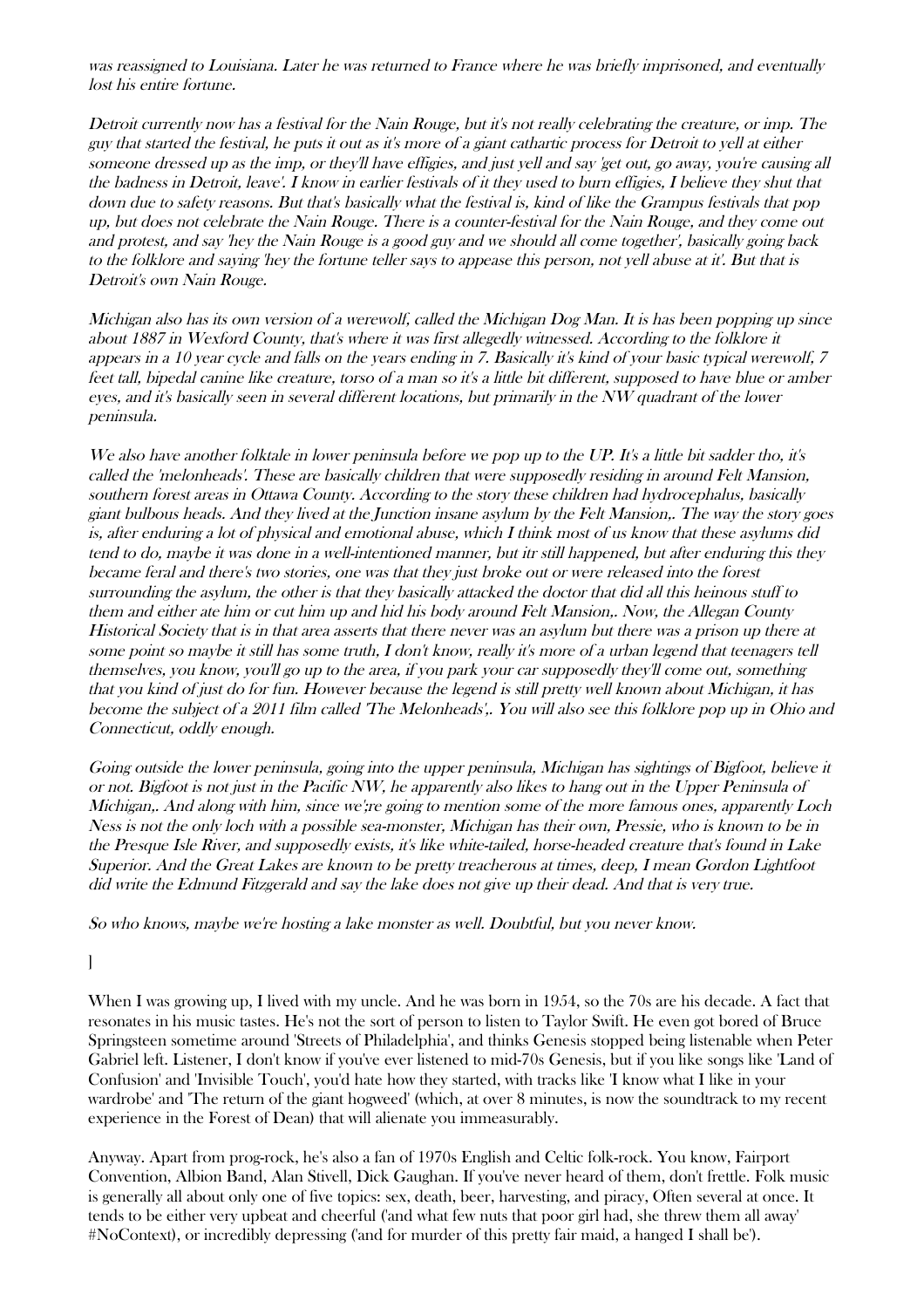Obviously, the whole genre of music lends itself well to folk tales, and therefore to myths & legends. One of the first songs I remember hearing that combines this was the rendition by Fairport Convention of the tale of 'Tam Lin', a tale from the Scottish Borders of a man who is charmed by the Queen of the Fairies to take the virginity of any woman who passes through the woodland (at Carterhaugh - a real place, consisting of maybe two houses and a river junction), and who eventually will be donated as a tithe to Hell. Anyway, one day this woman called Janet turns up nonchalantly, and Tam Lin falls in love, He does The Deed (curiously, never actually specified in the tale; it's purely magic, of course), and then because he realises he's in love with her, tells her what she needs to do to outwit the Queen of the Fairies, and enable them both to live Happily Ever After. This being one of the upbeat tales, the convoluted plot (which at one point involves him being turned into, in succession, a snake a lion, and, of course, a naked knight) succeeds, and the Fairy Queen is defeated.

As an aside, this contrasts with the second legend I heard, from the same album, that of Matty Groves, which can be best summarised as: Lord and Lady have unhappy marriage. Lady seduces commoner while Lord is away harvesting. Lady sleeps with commoner. Lord finds out and interrupts them in the act. Lord challenges commoner to duel, with very favourable conditions to commoner. Lord wins. Lord tries to reconnect with Lady. Lady tells Lord to fuck off (which, when you've just seen your hubby kill your lover, and is still holding the sword, . Lord kills lady, with lots of remorse. There's also the feeling that, when you're lying naked in bed with your boss's wife, and your boss rushes in, complete with sword, the one thing you don't do is answer back and be a smartass. Matty Groves had balls, that's for sure, possibly too much so. All very odd, especially to this aroace,

Sex. Death. Harvesting. That's quite a tagline.

#### Anyway.

One of the bands he has been particularly fond of are one called the Horslips, a name created apparently because one of the band members tried to say 'the four horsemen of the apocalypse' but was drunk and ended up saying 'the four poxmen of the horselips'.

The 70s were a special time. And I use that word quite politically incorrectly.

But. The Horslips are important to this podcast because they were a folk/rock band who did a couple of concept albums in the 70s based around legendary and semi-mythical stories. As many bands did, to be honest, but the Horslips were Irish and took their inspiration directly from Irish mythology, telling those stories through the medium of guitar. They did two in particular - the second being 'The Book of Invasions'. This was based on the tales in a collection called the Lebor Gabala Erenn (Pron Leh-bore Gab-arla Erenn), which contains myths around the repeated conquest of Ireland by people from the sea (although given that one of these invaders is described as being the granddaugher of Noah, one wonders how authentic they are), including the Cessair (pron Kess-air), the Fir Bolg, and the Tuatha De Danann [pron. Tooah Day Danaan] (this latter name means 'people of the goddess of Danu'). Each group is in turn conquered and either wiped out or forced to flee, until the final group to invade, the Milesians, defeat the Tuatha De Danann and decide to, er, partition Ireland (don't worry, this time it turned out well); the Milesians keep everything above ground while the Tuatha de Danann can keep everything below ground. As such, the Milesians become the Irish (well, the Gaels, at least, the early Irish), while the Tuatha become ... the Pagan gods, which is an interesting negotiation strategy, to be fair. "Danu' herself is relatively unattested but people have tried to link her with the Celtic water and mother goddess 'Don', which not only explains the popularity of River Dons in the British Isles but also links back to a very ancient Hindu goddess Danu, the Sanskrit word for 'rain'. It's also a possible origin of the Irish usage of the forename 'Dayna'. I'm not saying my earlier contrib was from a goddess, but, well ...

But I digress. As usual. [it's not an accident my Dayna contributed to my podcast on neurodiversity...] An earlier album The Horslips made though was simply called 'The Tain'. This is but one part of a whole series of related legends in Irish mythology, dating from around two thousand years ago, called the Ulster Cycle. The Tain itself is the tale of the Cattle Raid of Cooley, or what happens when two powerful lovers get into a pissing contest about who has the best cow - remember folks, cows are dangerous - but there's a whole wealth of backstory and context as well.

Part of the backstory is around the goddess Macha, and this is a name we'll come back to later. The Ulster Cycle tells about how she was commonlaw-married to an Ulsterman (apparently called Cruinniuc [pron. Crunniac]), and she was noted for her speed. While in this relationship, Cruinniuc grew rich, and ended up in the circle of the King of Ulster (probably Conchobar Mac Nessa [pron Conka-vuh Mcnessa). When he organised a festival, they attended, despite Macha being heavily pregnant, but Macha's instructions went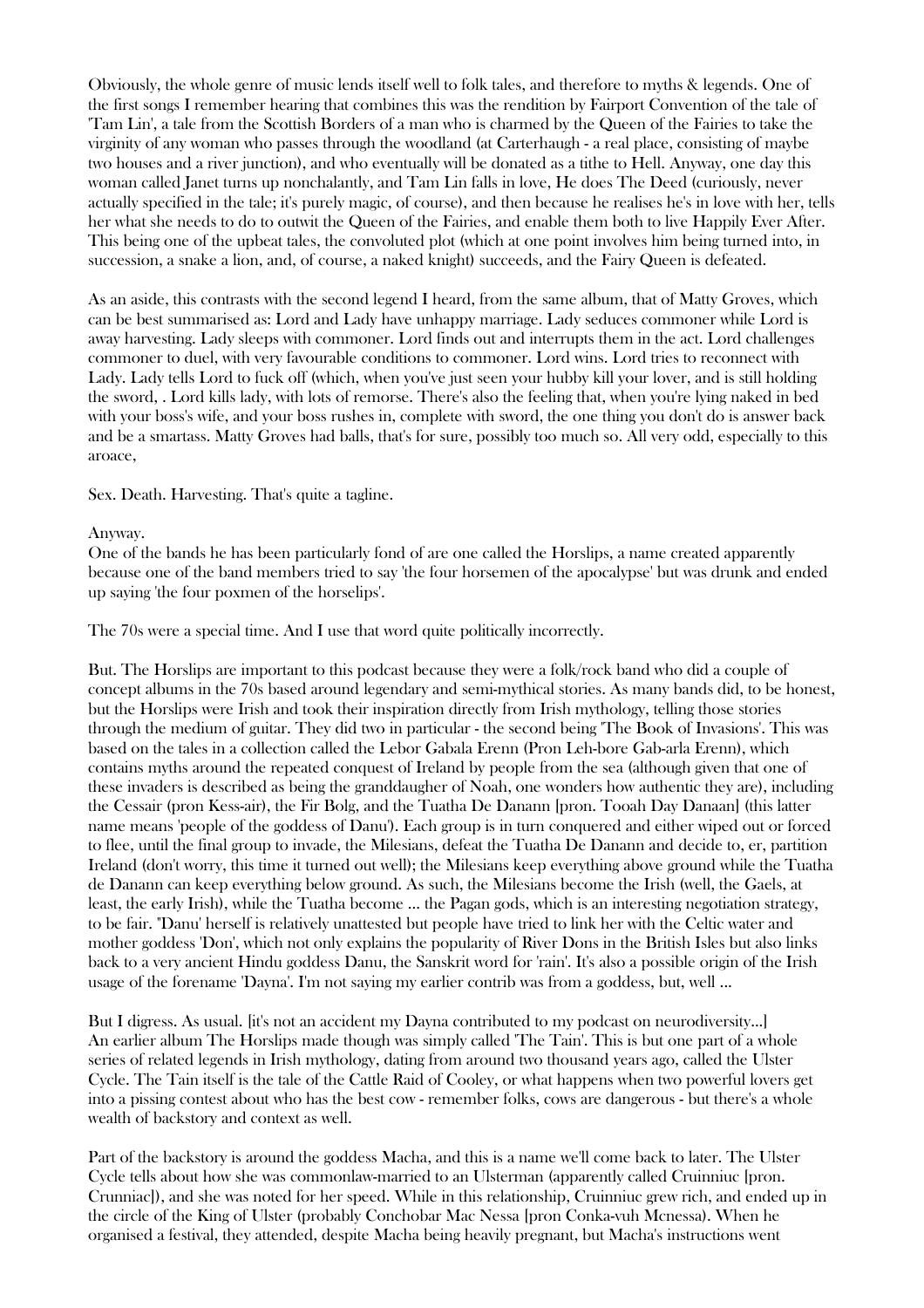unheeded when, after alcohol, obviously, Cruinniuc boasted his wife could beat any of the King's horses in a race. The King called his bluff upon pain of death, and Macha was forced to race. Though she won, she gave birth at the finish line (to twins), cursed the men of Ulster to suffer 'like a woman in childbirth' at the time of their greatest need, and then promptly died, at least in that part of her mortal form. Her curse will become important later.

King Conchobar has his own mythologies, outwith the Ulster Cycle, but one such within is around a woman called Deirdre, who he kind of has a crush on even from the time of her birth, which, you know, but still. He keeps her isolated until she comes of age, for that purpose, but she elopes to Scotland with her lover Naoise [Pron. Neesha]. The King sends troops after them but although they're harried, they keep moving on and don't surrender. Eventually the King tricks them by sending a chap called Fergus Mac Roich [Pron Fergus Mac Roych] to invite them back home with a guarantee of safe passage, but manipulating events to separate Fergus and Deirdre on the journey from everyone else, and ensuring Naoise's murder, This was done without Fergus' knowledge, and one of the people murdered was Fergus' own son. Unsurprisingly he doesn't take kindly to this, and flees in exile to the neighbouring Kingdom of Connacht. He will return to the story later. Meanwhile Conchobar married a very pissed-off but resigned Deirdre (she has no-one else), who spends her life being aggressively miserable before eventually telling Conchobar what she really thinks of him, and then killing herself.

Meanwhile, in another story of the Ulster Cycle, King Conchobar has a nephew, Setanta. His whole childhood is itself subject to many myths and legends, not least his birth which mostly involving the warrior-and-craftsman god Lug (one of the Tuatha De Danann mentioned earlier) who later does a Darth Vader "I am your father" revelation on him, but one small aspect was, due to circumstance, he was born literally just beyond the Ulster border, in the Kingdom of Meath. That's just a minor admin issue though. Another thing to bear in mind is, due to his slightly unusual birthing, he had a series of foster-fathers, including his uncle the King, but also Fergus Mac Roich, mentioned earlier. This, too, becomes relevant.

With regards to the Ulster Cycle though, one of the important myths comes from his youth. There was a smith called Culann, and he hosted a party to which he invited the King. On his way there, he encountered his nephew, who was playing a game of hurling, and invited him along to the feast. Setanta said he'd come once he'd finished his game. The King accepted this and went on his merry way to the party. Now, Culann was a well-to-do man and to protect his property he had a fierce and powerful guard dog, probably more akin to a wolf in all honesty, about whom, yes, there are myths. Anyway, once everyone was at the party, Culann released his wolfhound to guard them all; the King having forgotten to tell Culann his nephew would be along later, even when asked. Obviously then Setanta turned up, found everything locked, and then saw a fierce devil beast about to savage him. I don't know how much you know about hurling, but it's a Celtic sport, played on grass with a ball, but similar to hockey in that you use a stick to hit the ball. Or each other. It's generally not the safest game in the world. Modern rules specify the use of a helmet, but don't seem to obligate shinguards. I would. So, here you have a savage wolfhound coming face-to-face with a tweenaged demigod wielding a hockey stick. Probably a good battle, but one obviously won by Setanta. However, when the party realised what was going on, Setanta was very contrite and apologetic, and offered to serve as Culann's guard dog until such time as Culann was able to obtain another mythical wolfhound. One assumes he didn't actually \*become\* a dog (tho I'm sure there's an overlap between Furries and Irish mythology nerds), and merely served as an overlyactive security guard, but it's hard to tell. But as a result of this hands-on form of work experience, he was given the nickname 'Cu-Chulainn' - or 'hound of Culann', and became well known for his own ferocity and battle prowess. In a later tale he's sent to Scotland (specifically, the Isle of Skye) to be taught battle skills by the goddess Scáthach (Pron Ska(k)h-Ha), who my friend Dayna often named herself after in early online days.

All this backstory sets the stage for the main tale, all about cows.

Medb [pron 'Methuv' (chainsaw 'th' not snake 'th') or 'Mayve' depending on dialect], the Queen of Connacht (in the west of Ireland) is lying in bed one night with her husband, Ailill [pron 'AL-ill'], when they start to discuss which of them is the richest. Because that's obviously what lovers do, vibrators and handcuffs not having been invented yet. Anyway, it turns out the only difference between them is Ailill owns the great fertile bull Finnbhennach [Pron. Fin-VENNug. Kind of]. Medb decides the only way she can top that is to 'borrow', and the actual meaning of that word is the cause of everything that happens next, the equally fertile Donn Cualinge [pron Don Cooley] from its owner in the east of Ireland, in the kingdom of Ulster.

Her intention is to borrow it for a year, but the unspoken words are that she'll take it by force if she's not allowed to borrow it. Unfortunately these words are spoken when the party she sends to collect get drunk and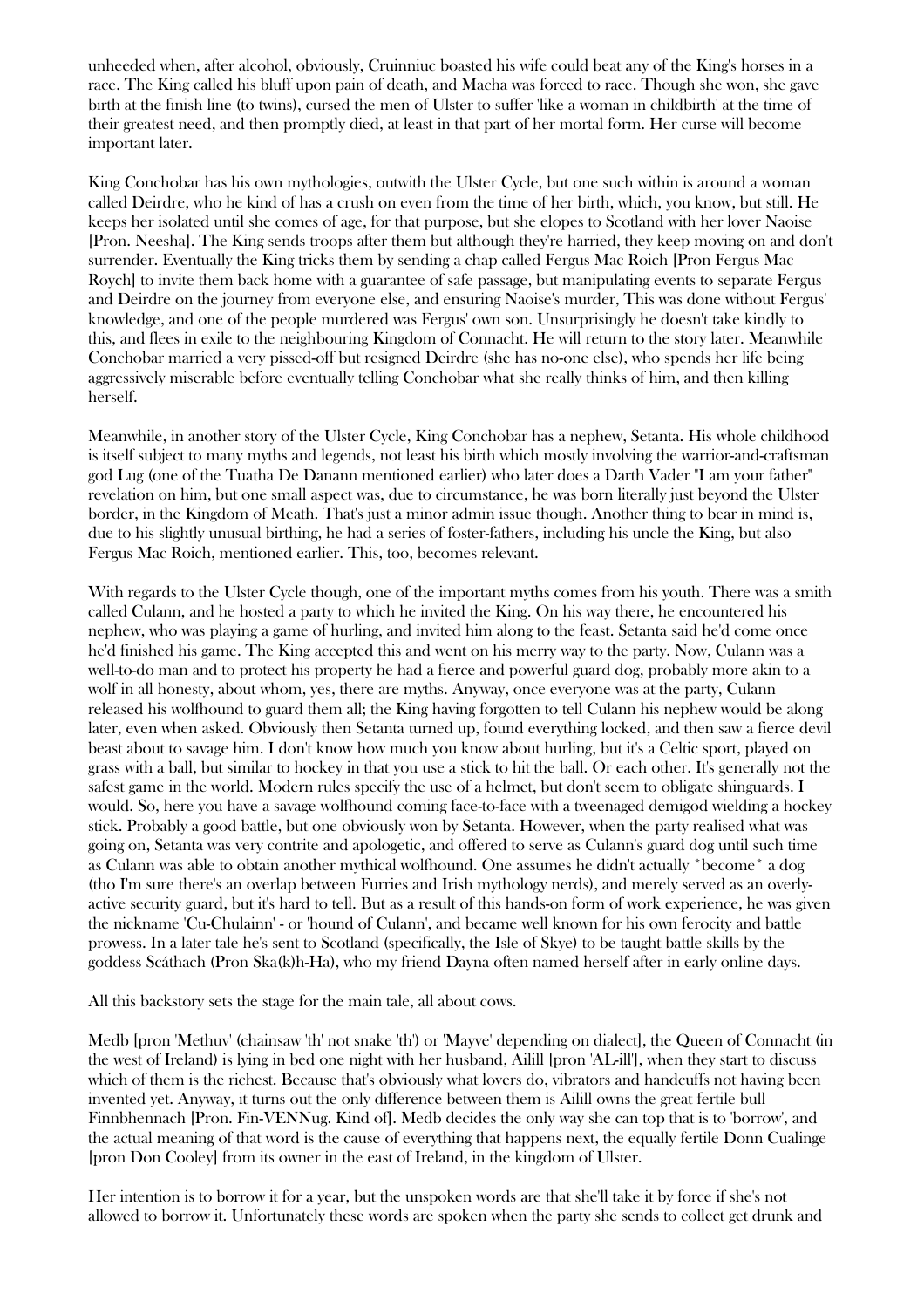accidentally spill the beans. The deal gets called off, and Medb carries through with her threat to invade Ulster and get the bull.

Ulster raise an army to defend, unfortunately every single man of Ulster called up gets stricken with period pains. Yes. I know. But this is exactly the effect and application of Macha's curse, and an example of, no matter how weird the whole Cycle seems, it is at least internally consistent and very deep and thorough.

Every single man, that is, except one. Cu-Chulainn is unaffected from the curse. And why? Well, remember his birth? Macha's exact words on the curse were that every man of Ulster will suffer at the Kingdom's greatest need; Cu-Chulainn is definitely at least part-man (though a modern legend could easily make him trans or enby), but having been born in Meath, even if by just a few yards, he's not a Man of Ulster and therefore free of it. Convenient. Anyway, he manages to hold off the entire Connacht army by engaging them in single combat at a narrow passage - either a ford or a mountain pass - because he's a Big Strong Man by now (well, seventeen) and he has the Gods on his side; Lug at one point healing his wounds to an extent that he ends up powered with rage and becomes the Hound That His Name Implies. Anyone who's ever played D&D where one of the characters is a Beast or Berserker Barbarian will kind of get the power vibe; he is both.

Towards the end, two people are sent to challenge him. First up is Fergus Mac Roich, his foster-father who fled to Connacht. Cu-Chulainn agrees to yield to him, if Fergus yields next time. Battle is avoided and Fergus passes. Finally, Cu-Chulainn's foster-brother Ferdia challenges him; the two grew up together and developed their fighting skills against each other, so they're closely matched. At first Cu-Chulainn refuses to fight him and tries to persuade Ferdia to not do this, but Ferdia's unwilling - he wants to fight. After three days, Cu-Chulainn is victorious, kills Ferdia, but instantly retires through physical and emotional pain.

By this time the curse of Macha is fading and the warriors of Ulster start to become battle-ready. King Conchobar rouses his troops and sets his stall out for retribution. It looks like there's going to be a huge final battle pitching the two armies against each other, but there is one final loose end to tie up. The Connacht army is led onto the battlefield by Fergus. This rouses Cu-Chulainn who steps in front and reminds Fergus it's his turn to yield. Knowing you don't argue with a demigod, he turns around and walks away. The Connacht army kind of loses the thirst for battle, breaks up, and wanders off.

But, you might ask, what of the cows, where this whole thing started? Well, exactly what you might expect to happen does happen. In all the confusion, Medb takes Donn Cualinge back to Connacht, so now they own both of the greatest bulls in the whole of Ireland. Medb and Ailill have drawn their stupid contest. Except ... when you have two quite, one might say 'alpha' bulls in the same place, it's highly unlikely they're going to get along. After a huge fight, Donn Cualinge kills Finnbhennach, but in doing so ends up mortally wounded itself and, for reasons that seem to only make sense in legendarium, does a tour of the island dropping ripped-off parts of Finnbhennach as it goes, before finally dying back home in Connacht.

The entire Ulster Cycle thus ends up being a tale with no real winners, and the sense that the whole thing was completely pointless. Maybe that's a metaphor for life, who knows. Maybe the actual moral of the tale is to [take good care of your cows].

Now. You might be wondering 'but this is a travel podcast; this is all very interesting but what does it have to do with you, personally, other than your childhood?'. Well, remember at the start of February I took a week travelling around Northern Ireland? I talked about the background to that trip a couple of episodes ago. Well, one of the places I visited was Armagh, which is very close to Navan Hill Fort and what is generally accepted to be the ancient capital of Ulster (Emain Macha). The name obviously refers to the goddess Macha, and one possible explanation and derivation of the first element is a word that means, er, 'twins'. {pause} In reality it's likely to refer to a couple of hills/hillforts present in the area, but you can't keep a good consistent mythology down.

The site is now a kind of museum. In the visitor centre, apart from the cafe, is a small museum talking about the discovery of site and what they found here, as well as a potted history of the place. Outside, there's a replica hut built to ancient standards (apart from the obligatory bigger exit fire escape door) at the back, and it was interesting to stand inside the sort of building they would have lived in, as a family unit. It's a circular structure, built primarily or wood and thatch. In the middle of it is the hearth, where the fire was, while people slept in small designated slightly raised what effectively amounted to wooden frames filled with what appeared to be bark, around the edge of the hut. As an aside, it felt quite similar to other structures I've seen around the world, which suggests that, just like the proliferation of pyramids, every civilisation independently discovered the basic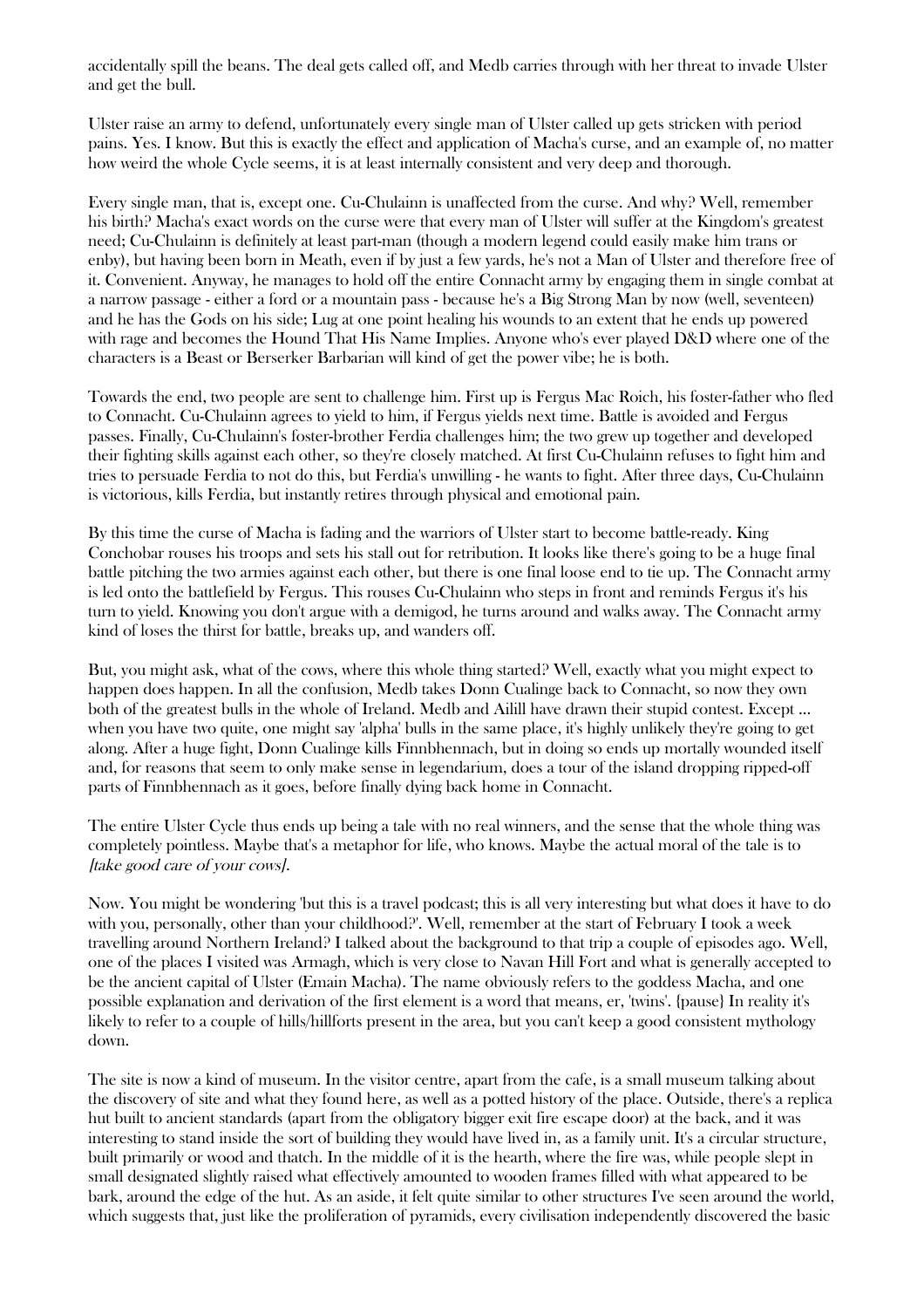principles of mathematics and physics at a fairly early stage of development. Humans are a clever bunch, where necessary. {pause} I wonder what happened.

Outside the hut the tour goes along a trail through the woodland with information boards and interesting observations about life in the area and the general history of the contemporary culture. Then there's the hill fort itself, publicly accessible (and popular with dog-walkers!); it's a mound atop a hill, and one of several similar fortifications spanning a period of several thousand years in the area. This particular hill appears to have been the centre of a specific ritual whereby the people here built a huge wooden structure, filled it with stones, set fire to it, and then covered it with earth. I wandered around on a guided tour (and, it being early February in Northern Ireland on a weekday during a global pandemic, I was the only person \*on\* said tour), purely so I could get a bit more background and context about the area.

Inside the visitor centre, in the ceiling at the base of a dome, are artistic representations of the main players in the Ulster Circle, including Maeve, the brown bull of Cooley, and Cu Chulainn himself. Obviously there's a lot of artistic licence when dealing with mythological figures from two thousand years ago, but it somehow makes the tales more ... human, more accessible, more real, almost.

Ulster was just one of the traditional ancient kingdoms of Ireland - the numbers in reality varied but overall there are commonly attested to have been five in total, the others being Leinster, Connacht, Munster, and the one whose name didn't really survive as much in culture, Meath. Which is slightly awkward as the current County Meath in Ireland is the location of the Hill of Tara, which in Irish mythology was the seat of the High King of Ireland and therefore in modern parlance would have been seen as the 'capital'. I'm due to finally roadtrip around Ireland in July with my friend Anne-Laure and it's one of the places that's on our, well my, hit-list. While some of the other ancient kingdom capitals have almost no remains left, this is Ireland we're talking about, a culture that feels like it lives and breathes that mix of myth, legend, and history like few other countries and societies do, so I'm sure there are other places we'll come across that tell their own stories.

I briefly mentioned Scotland in that tale; of course although being so close there's always going to have been a lot of overlap (and historically, Scotland was invaded from Ireland around 1500 years ago). There's whole stories about people like St Colomba who went from Derry in Ireland to Iona off the Scottish coast, for instance. But equally Scotland has its own myths and legends separate to Ireland, which are all just as fascinating to me. Nat, from Natpacker Travels, agrees.

[Nat

This is one of the reasons I think why I love Scotland so much, there's so many myths and legends and everybody knows them. In my local area no-one actually knows any myths and legends, and it's crazy we lost this in Cheshire. There are myths and legends about, we just don't know them, they're not passed on any more, and for me it really makes a place, and it's part of the history, the myths & legends.

### ]

One such is around the Selkies, which Joanna Hastings now talks about.

#### [Joanna Hastings

The tale of the Selkies that originated in places like Orkney and Shetland and the Western Isles of Scotland has a particular grip on me. I've always been fascinated by stories about creatures who could magically change between animal and human, and the interactions they have with fully human people.

The tale of the Selkies is about seals. The female seal came to shore and took off her sealskin to dance on the beach, becoming human. A watching fisherman stole her skin, and because the girl couldn't change back into seal form without it, he compelled her to stay with him and marry him.

Years later one of her children found the skin by chance and showed it to her. She took it and returned to the sea forever, leaving her husband and children broken-hearted.

There are many variations on this theme. It's particularly compelling because of the analogies to a lot of people's lived experience. Feeling they can't be who they really are. Feeling that they must control, or submit to being controlled by others. Feeling that there's a huge dimension to their personhood which is being stolen from them, that they're not allowed to explore. The loss and injustice of that makes for a pretty gut-wrenching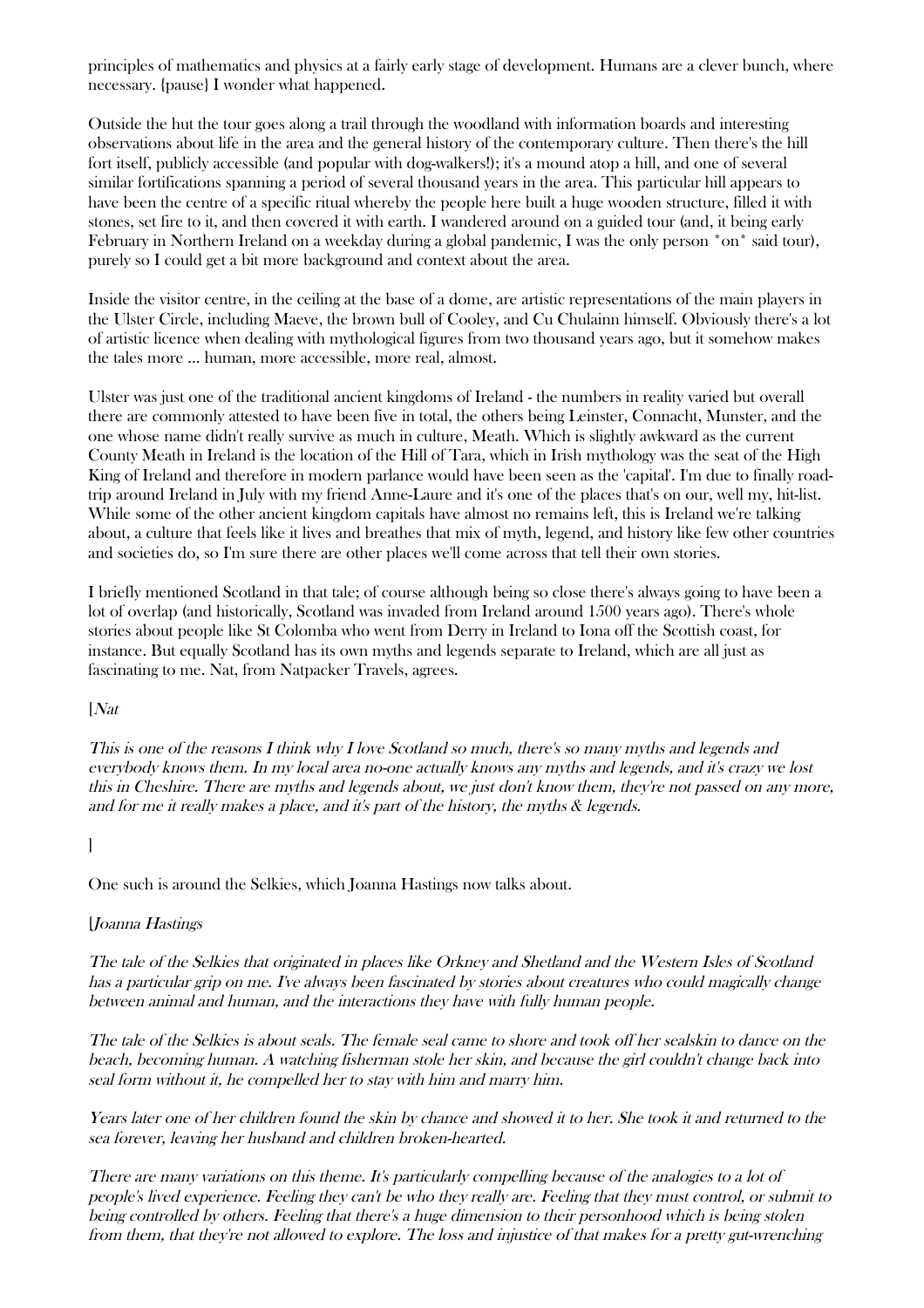story, especially when fighting with love and loyalty. Add to that the dramatic landscape of the Scottish islands, the sea and the wind. It's great material to break your heart. It's very easy to imagine this actually happening when you're watching mist rolling over the sea of the Hebrides.

Interestingly it was more than just a story to the inhabitants of the islands until quite recently, maybe even today, I don't know. One well-known rumour holds that a family who tended to have unusual hard growths on their hands was descended from the marriage of a Selkie and a human, The children were born with webbed fingers from their seal heritage, and the growths formed when they tried to cut the webs away.

But literally true or not, sometimes I think I'm surrounded by Selkies, people searching for themselves, and also fighting forces that deny them their own selfhood. Hopefully we'll all find our skins in the end.

# }

Water-creatures are fairly common in Scottish myth, understandably so given the numerous islands, straits, lochs, and rivers across the area. Another of course is that of the similarly named Kelpies, which have an entire monument dedicated to them just northeast of Falkirk. Kelpies though are horse-shaped creatures of death; they appear and encourage people (especially children) to ride them, at which point the Kelpie goes back into the waters, drowning and then eating the children. They are also believed to be shapeshifters, and are noted to have devil-like hooves regardless of the form they appear in, betraying their origins and intent.

Of course, water spirits are common across the globe, and Dayna gives another example, from Latin America, and comes to a thought about why such stories are so commonly associated with children.

### [Dayna

Another folklore that I love comes from Mexico, Central America, South America region, it's La Llorona (I hope I'm pronouncing that correctly), she's kind of your standard Woman In White. The way the story goes, there's a couple of different variations on it, but basically this is a woman had one to two children, two children in most stories, and for one reason or another she drowns them and then kills herself. Generally the variations I've heard is that she was from a lower class and hooked up with a fellow in a higher class bracket, and bore him some children, and finally his family pressures him to cast her aside and marry someone in his own class bracket, and he caves, and in a fit of desperation and not wanting to see her children starve, she kills them, she drowns them, and then kills herself. Another variation I read is where it's more of a husband who is stepping out and cheating on his wife, so in a fit of rage she drowns her children, kind of Medea Style, and then kills herself in regret. Either way, no matter what the variation you read, the end result is she kills her children, drowns herself and when she gets up to heaven they ask her 'where are your children?', and she is denied entrance to Heaven until she can show up with them in tow. So she wanders the waterways looking for her children. But there's also a bogeyman angle to the story, in that she's looking for her children, but if she can't find her children, your children will do just nicely. So there's stories of her trying to lure children in. I've also heard stories of her saving children that were in the waterways and drown ing. So there's different variations, but that is the general jist of it, but I just find it kind of a fascinating story because there are the variations, but it's also sad, and I also find it fascinating that it's not just known to one local area, it's known through Mexico, Central America, and northern South America, and she is used as a bogeyman to children - 'if you do not behave, you have to stay away from the waterways at night, or La Llorona will come and get you.' Which if you think about it, kinda goes back to our old-school fairy tales in that they were cautionary tales, you don't speak to strangers, you don't go off the path in the woods, or something bad will generally happen, so I do find it interesting cos small children know should not be out at night without their parents, should not be playing along the waterways especially if they can't swim, cos if something happens you very well could die, so yeh, that's one of my favourites.

 $\mathbf{I}$ 

As you can hear, a lot of these stories, although similar worldwide, have very local identities, say, to a particular river or a specific section of forest. And while some are well-known, having been passed down from generation to generation, some, like Nat said earlier, have been largely forgotten about or indeed lost forever. Nat herself mentions one from her local area on her website - the tale of the Wizard of the Edge, link in the shownotes; here she is giving a brief overview of that very tale: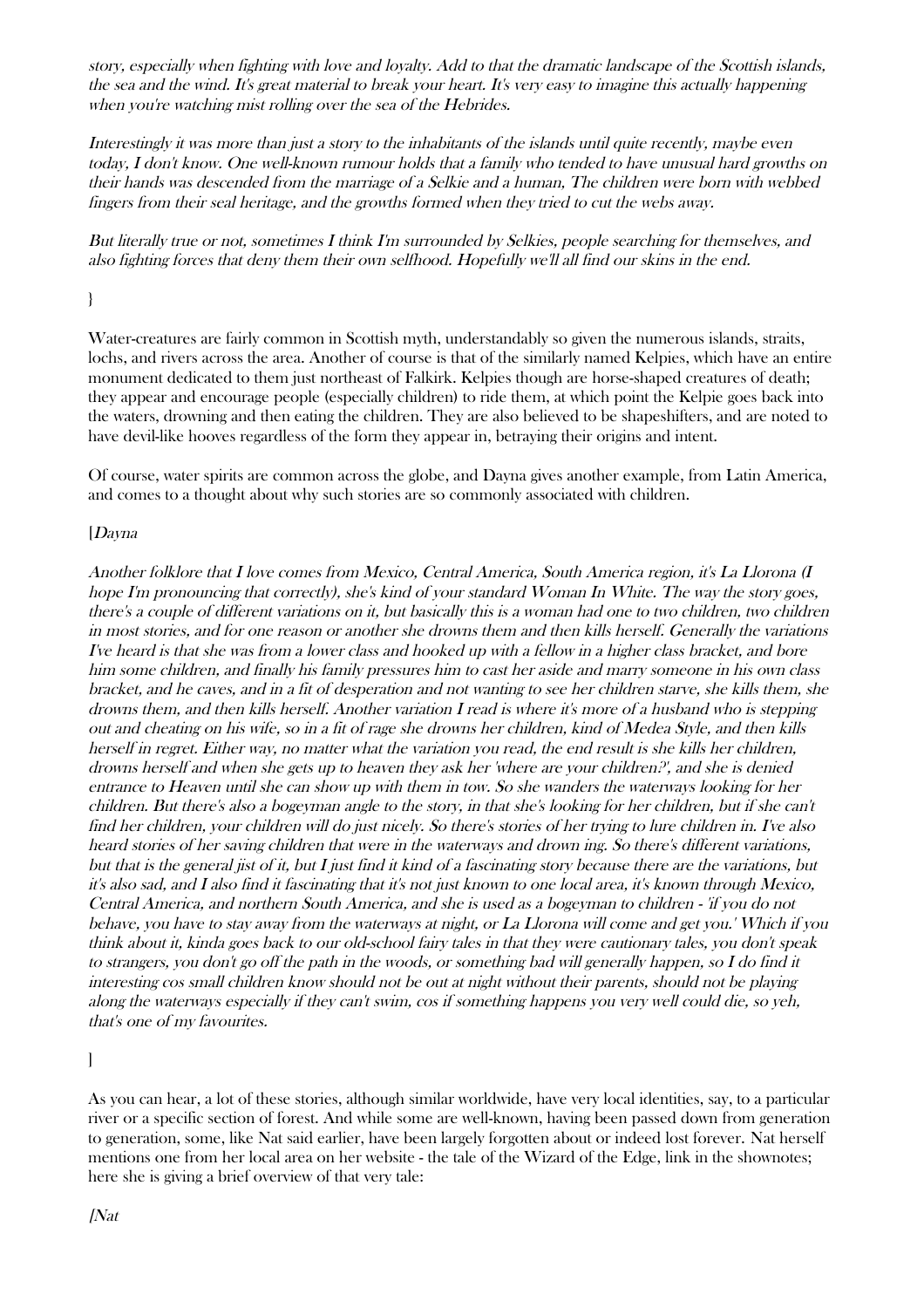The Wizard of the Edge is a local legend from Alderley Edge in Cheshire. Very briefly, the story goes that there was a farmer who had a white mare that he wanted to sell at Macclesfield Market. To get there he had to go over Alderley Edge. And it was on the edge that he was stopped by an old man offering to buy the horse. He refused, saying he would get a better price at the market. The old man then told him that he's not going to be able to sell his horse at market that day, and he would wait for him on the Edge that evening. The farmer obviously laughed, thinking there was no way this was going to happen, and carried on taking his horse to Macclesfield.

At the market he was unable to sell the horse, just like the old man said. So on the way back the old man was waiting for him on the Edge, and this time the farmer agreed to sell the horse to him. The old man told him to follow him, and took him to a rock face where he stopped, pulled out a wand, tapped the rock face, and it opened.

He led the farmer and his horse inside, and inside there were over 100 knights asleep on the floor, and next to every single knight except for one was a white horse, asleep. So the old man took the horse from the farmer, laid it down next to the horseless knight, and sent it to sleep as well. He then told the farmer that, at the end of the world, these knights would awaken and decide the fate in the last battle for The Earth.

Depending on the version that you hear, he either did then pay the farmer or he didn't. Or the farmer ran away scared, basically. Now at Alderley Edge there is a carving of a wizard in one of the rock faces, which is meant to be where the cave is.

# $\overline{I}$

That sort of tale is quite common, with different variations, across the country and no doubt the world - even King Arthur and his knights are said in one tale to be lying in a cave waiting for the right moment to come alive and save England at its time of greatest need. There are those who'd argue he's running a bit late on that one ...

Sometimes though, you just happen to live in a place whose very name is known worldwide because of a myth or a legend. Like Loch Ness. Or Roswell. Or even Rome, I guess.

I spent some 15 years of my life in the town of Kirkby-in-Ashfield. It's not a terribly interesting place in and of itself, its name being partly Norse and meaning more-or-less 'church in the borough where there are ash-trees'. Despite living there for 15 years I have no idea if there are ash trees there because I don't know what an ash tree looks like, Because I have other interests than the natural world, as you know, and even if you showed me a picture of an ash tree with a huge sign saying 'this is an ash tree', I won't remember it and won't recall it if I saw one. But anyway. Every day that I walked to and from work I crossed the River Erewash, an Old English name meaning something like 'river that meanders through marshy or frequently flooded land'. However, as far as I can gather, in post-Norman Conquest England, the Erewash marked the western boundary of that area of land known as Sherwood Forest,

Now, before I get into details, note that 'Forest' in this sense doesn't mean 'area of woodland and trees', although many ancient forests were indeed that. Rather, 'forest' here means 'area set aside for royal prerogative' - usually hunting. Everyday life was much more strict in a 'forest', as, to all intents and purposes, everything was owned by the King. Which meant you couldn't hunt for food. Or, technically, even pick flowers.

There were many 'forests' in post-invasion England, some of which still survive today in name and, it must be said, planning legislation, if not in royal control, including the New Forest to the west of Southampton, the Forest of Dean (around where my uncle lives), Cannock Chase north of the West Midlands, and Epping / Waltham Forest, which I mention in the third of my London Podcasts. And each has its own tales, its own legendarium (just don't mention escaped wild Big Cats). However, Sherwood Forest has its own, quite famous, specific cast of characters who may or may not have existed, but whose tales have lasted to the present day,

Sometimes it's quite surprising to people to hear that Sherwood Forest is a real place, and not somewhere that, like Atlantis, is shrouded in myth and legend itself. Centred (kind of) on the town of Edwinstowe, the area known as Sherwood Forest currently covers around 420 hectares, or about twice the size of Monaco. In early mediaeval times it was a lot bigger, occupying a quarter of the county of Nottinghamshire, or an area the size of Guernsey. Or a tenth of Bahrain, if that helps.

Anyway.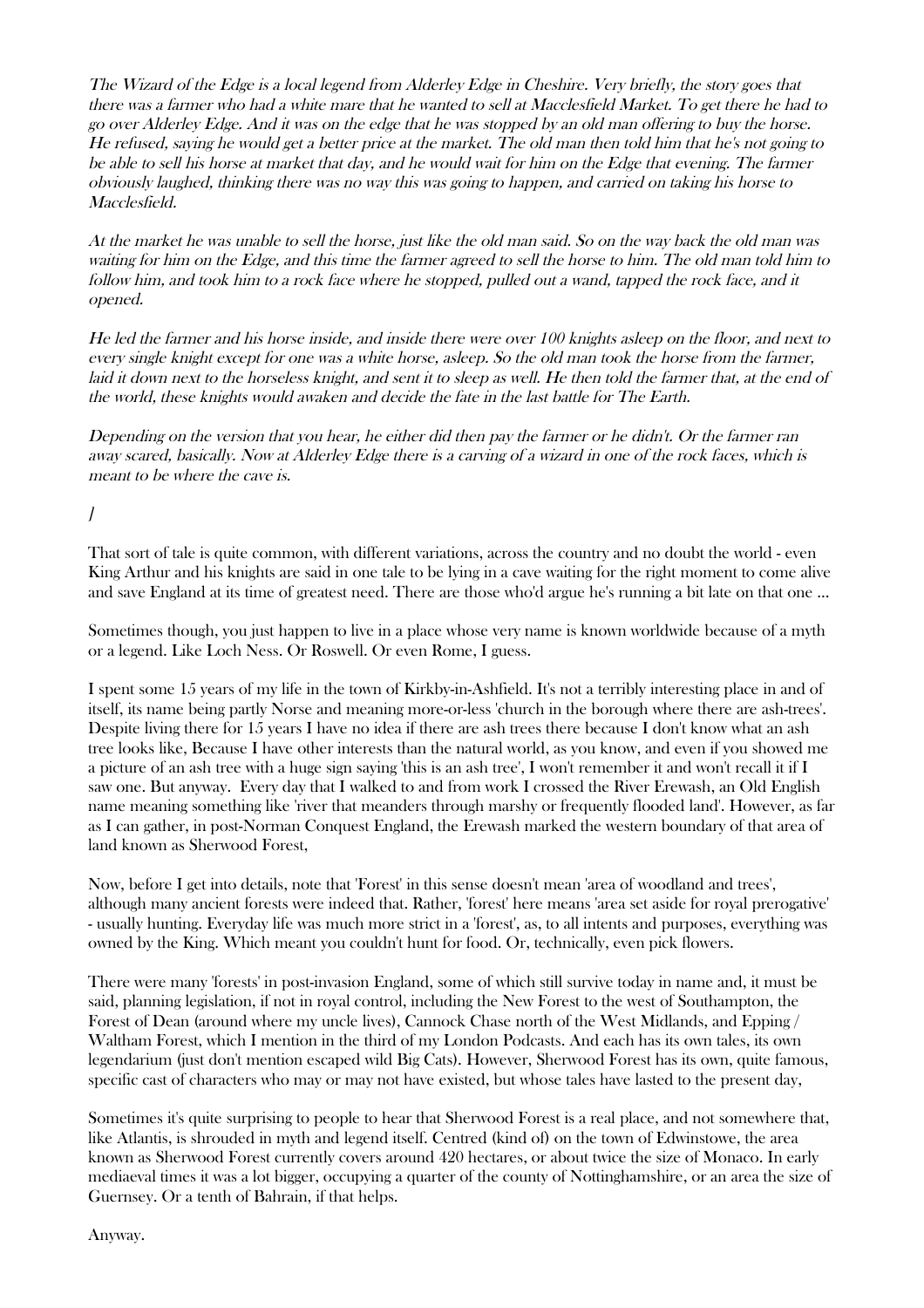Sherwood Forest is of course famous for being the happy hunting ground of Robin Hood and his band of Merrie Men. And Maid Marian. After whom one of the main roads in Nottingham is named after. It's not a pretty road, but it is functional. It used to have the Robin Hood Experience as a tourist attraction on it, but it closed over ten years ago due to underfunding. It's strange that Nottingham doesn't make as much of Robin Hood as you'd expect, although there is the statue of him just down the hill from Nottingham Castle-but-it'snot-really-it's-a-late-17th-century-manor-house-rebuilt-in-the-late-19th-Century (the original Castle was destroyed in the badly-named English Civil War in the mid 1600s). It's just up the hill from the 'oldest pub in Britain, The 'Olde Trip To Jerusalem', commonly attested to 1189. Maid Marian Way, incidentally, has the 'oldest pub in Britain', The Old Salutation Inn, from 1240, while right in the centre of the city is The Bell Inn, the oldest pub in Britain, from the 1430s. It may depend on what you call a pub, or even a building; all I'm saying is the Sal has the best beer range.

### But enough about that.

There is a public footpath, the Robin Hood Way, that runs for 168 km, or just over 100 miles, from Nottingham Castle to Edwinstowe. It takes in many of the locations associated with the Robin Hood legend, including much of Sherwood Forest, and Creswell Crags. You may note, however, that by road, if you were walking it, the distance from Nottingham to Edwinstowe is 19 and a half miles. That footpath takes a very, \*very\* circuitous route. I've actually walked a bit of it, by accident, near Harlow Wood, to Friar Took Well and the Forest Stone, between Ravenshead and Mansfield. It wasn't well signposted and I got lost in a muddy field. The Forest Stone, btw, is a commemoration of the location of an ancient 'forest court', or place where a court in the royal forest was convened and verdicts passed on wrongdoers. (It's a lot more complicated and convoluted than that, but just pretend I'm a primary school teacher, okay?).

I'm not going to go into the tales of Robin Hood on this pod, partly because everyone knows them, but mainly because there are so many of them covering several centuries, many of which are quite different. This is unlike the Irish mythologies which were collated relatively early and thus generally only have one version. The earliest mentions seem to be in written reports of people's oral tales from as far back as the turn of the 15th Century, which implies that they were already legendary stories even then; the earliest copies we have of the tales themselves come later that century.

What I will say is that Robin Hood, as a name, isn't an uncommon one at the time. I mean it's not going to be as common as John Smith or Jo Brown, but a combination of a contemporarily popular first name coupled with what was effectively a job title (many surnames developed from the concept that people were called either after their job, for example, 'John the Smith', and everywhere had a smith of some description, or from a description of that person, for example, 'Jo with the brown hair'. In both cases, at least one of their children would have the same notable attribute) - in this case 'hood' would mean 'someone who makes hoods' (or, I guess, someone who wears hoods).

Remember too, apart from being cheesy love stories, the bulk of the tales of Robin Hood are largely around 'sticking it to the man', about cocking a snook at the authorities, about vigilantism, about revenge. These are all pretty common themes in humanity going back millennia, so the idea of any number of people doing just that in what effectively amounted to an authoritarian dictatorship is incredibly plausible, especially in an area like Sherwood Forest which not only had extra restrictions, but also any number of places to hide - Creswell Crags even has a 'Robin Hood Cave', allegedly where he and his posse hid on the run) - and at least one major trade/supply route running through it (the Great North Road, what would now be the A1. Technically not the M1 as that ventures a bit too far west, but ... we'll come onto that in a short paragraph). In addition, Robin Hood-like people did exist and are attested by contemporary sources; one of the most notable is Hereward the Wake, who operated further east in the Fenland country of Cambridgeshire and Lincolnshire in the years after the Norman Conquest of 1066, as an anti-government agitator (and terrorist, theoretically). Hereward's adventures themselves have been, shall we say, embellished by oral tradition and source bias, but it's believed he was originally a man of noble standing in pre-conquest days and therefore already notable. It's possible therefore that a person, or several people, either called Robin Hood or using that name as a 'common epithet or alias' because it would be hard to identify a specific person with that common a name, caused enough of a ruckus in northern Nottinghamshire to warrant people to take note, and his adventures were passed around the local villages, if nothing else to provide hope for the common citizens. It just might be that he wasn't from as noble a background as Hereward so history never recorded the original. He was a someone just like you or me. In a world full of no-ones, be a someone, be a timebomb.

That said, everything surrounding Robin Hood is a mystery and a myth, even his area of operation. Although commonly seen in conflict with the Sheriff of Nottingham, Nottinghamshire's a reasonably expansive county and parts are nearer places like Sheffield and Doncaster than they are to Nottingham itself. Sherwood Forest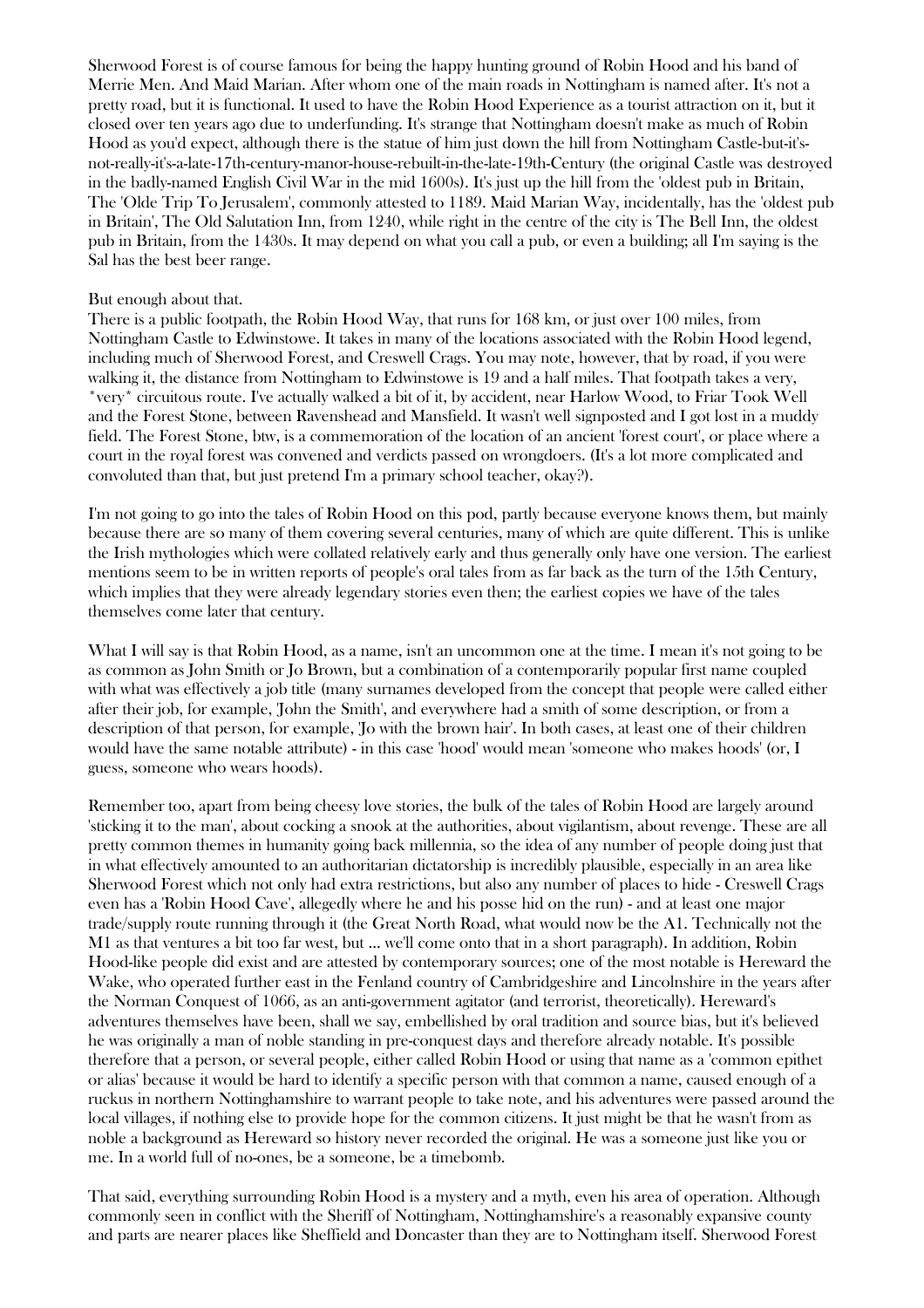stretches quite a way north, into Yorkshire. In addition, in several of the tales he's referred to as 'Robin of Loxley'. Good luck finding Loxley in Nottinghamshire, it's a small area just north (NORTH) of Sheffield, on the way to Barnsley, kind of, some 40 miles away from Nottingham itself. Also, one of Robin Hood's Merrie Men, Little John, has a gravestone. He's attested to be buried in Hathersage, in the Hope Valley, some distance \*west\* of Sheffield and equally about 40 miles from Nottingham. Both are on the opposite side of the current major travel route from London to The North, the M1, to Nottingham and Sherwood Forest. It's probably frustrating to Nottingham that Robin Hood Airport is the main airport serving, not Nottingham, that would be the frequently-renamed East Midlands Airport, but rather South and East Yorkshire, being near Doncaster, and again about 40 miles almost due north of Nottingham.

But at least it's on the right side of the M1, I guess.

Of course, it's quite common for local places to latch on to a noted myth or legend. People seem to like nothing more than to make where they live 'interesting', and having a link or connection to a notable myth provides just that. It just becomes more problematic if it becomes clear that there's no actual way for it to have even been remotely true. It's one thing claiming that, for example, Robin Hood used caves in northern Derbyshire and Nottinghamshire to hide out in – even if he didn't exist, the in-story concept is internally consistent and plausible, because all the tales put him in that general region. And one more story about a legendary figure isn't going to raise any eyebrows; just because the original tales didn't have him, say, visiting the church in Kirkby-in-Ashfield doesn't mean he didn't. He certainly could have done. And if someone created, or, shall I say, 'found', a tale where he did just that, it wouldn't necessarily be dismissed. It would just be a stretch to say he'd done the same thing in one solitary tale near Coventry or York.

Sometimes though, that sort of thing does happen. Here's my friend V talking about a very debunked tale concerning an already legendary figure.

# $[V -$

One of the things that I like most about myths & legends is how they grow up, and how we cling on to them if they're a decent story, long after they've been shown to be demonstrably false. One such example is fairly local to me. Near where I live there are a pair of villages – Aspley Guide and Woburn Sands, which used to be collectively known as Hogsty End. Hogsty End was known for its healing airs, possibly because of the abundant woodland that still surrounds it today, and people used to visit to convalesce.

Now in the village is a house called 'Woodfield'. It's old; we know it existed in 1868 when it was auctioned off as part of a larger estate, but otherwise it's unremarkable. Fast forward to 1925, when the UK government for reasons I don't quite understand and can't be bothered to look up, passed the Rating Valuation Act, which meant that every piece of land and property had to be found to determine the rate son it. In 1927 Woodfield House was valued, noted to be owned by one Miss Key, but unoccupied and in a state of some disrepair after being neglected and empty for some time. That phrase would become key (ha ha) to the myth growing up.

In the 1940s the house passed to a Mr Blainey Key, who lived in Twickenham in Middlesex, and in 1947 he appealed the valuation put on the house claiming it was uninhabitable. At first he claimed the house had been credited with an extra reception room, had a very awkward staircase that had replaced a ladder, and had been damaged considerably by enemy action during the second world war. However it transpired the nearest bomb had fallen a mile and a half from the house, so then Mr Key explained the house was, in fact, haunted.

Mr Key told the committee that the early  $18^{th}$  Century Dick Turpin, the notorious highwayman, was wont to frequent Aspley Woods as a hideout. Turpin knew the family living at Woodfield, most particularly the daughter of the house. She had a lover and the father, outraged at the indiscretion, shut them both up in a cupboard causing their death. As you do. This gave Turpin a cause to blackmail the man, to give him assistance and a place to hide out. Mr Key explained that Turpin also extorted money from the old man, and give it to the poor of the parish. Now this seems a bit unlikely, not least because none of the other legends surrounding Turpin mention his having altruistic streak, but also because although it's fairly well connected village now, being in the commuter belt, in those days Hogsty End was fairly tucked away from the main roads and thoroughfares and would have been a very inconvenient place for a hideout.

Anyway. The ghost of this unfortunate girl, he claimed, still haunted Woodfield, making it a thoroughly undesirable place to live. The claim for a re-evaluation went to a hearing at which Arthur Parker, who was a local estate agent and historian, was able to undermine Key's tale by stating that the house had been builkt in the early 1820s, while Dick Turpin was hanged at York in 1739. A former maid had claimed she had seen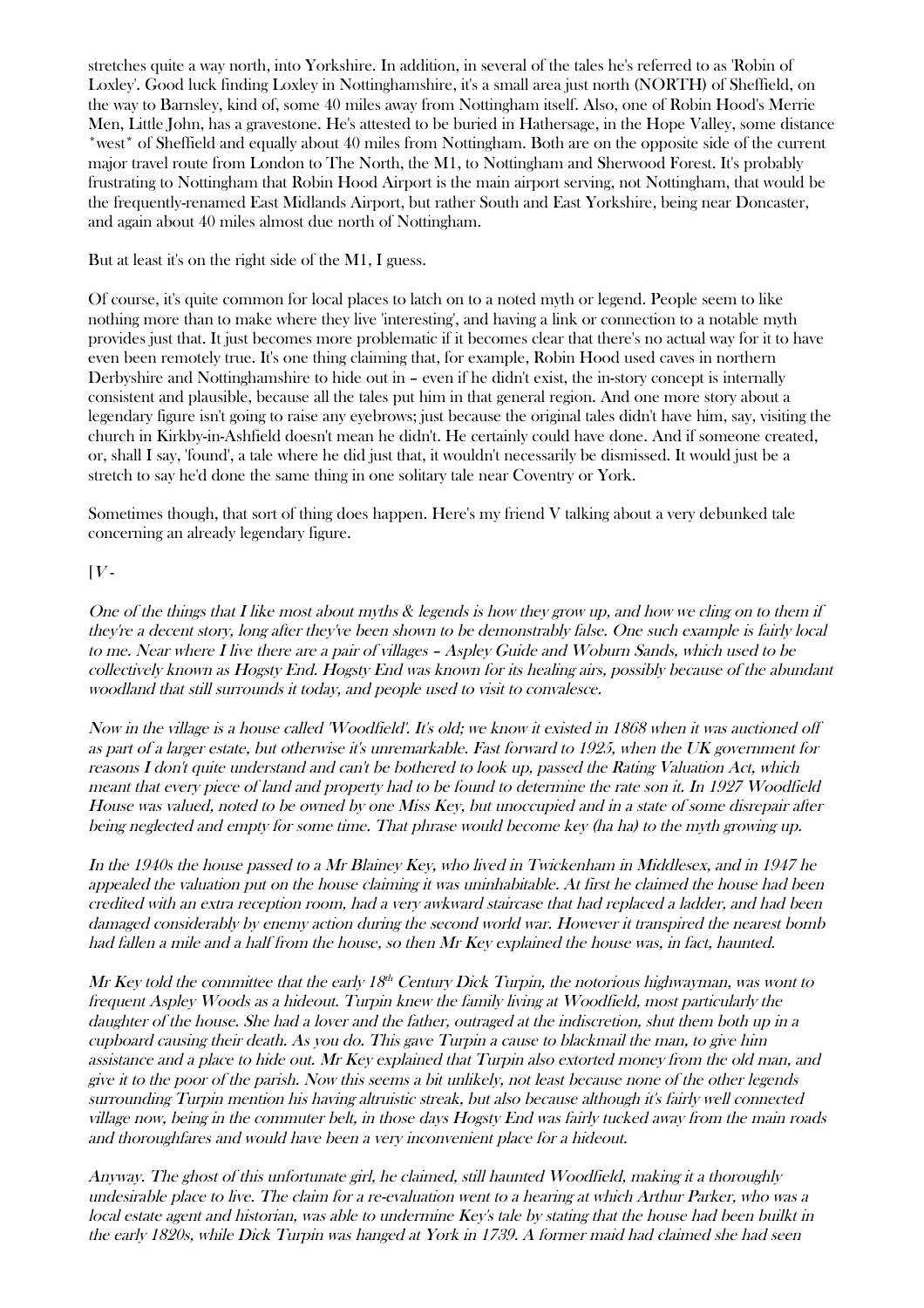arms coming through the wall while she was trying to sleep one night, but then rather undermined her own evidence by stating in answer to a question that she had in fact eaten cheese sandwiches for supper.

Blainey Key's case collapsed. He did appeal, employing two different mediums accredited by the Society for Psychic Research no less, to hold seances in the house. They testified that they were satisfied that the house was haunted, however Miss Dickinson, who was the tenant of the apparently uninhabitable house, undermined that by saying that although she had heard stories, she had never experienced any ghostly goings on th the house.

In the end Mr Key's case was dropped, and he had to pay the full amount of tax he owed on the property. Now despite the obvious holes in Mr Key's story, including a point raised in the trial that the story bore a remarkable similarity to a story about Dick Turpin that had been published some 65 years before that, the house has failed to shake its reputation, becoming the scene of ghost hunting activities and seances that even happen today. Despite knowing that the entire story was concocted by a man trying to reduce his tax bill, believers insist that either the Turpin incident happened in a previous house on the same site, or that the murder did happen at the current house but the part about Turpin was a fabrication. The property is still locally known as The Ghost House though, and it is said that on foggy nights, you can still hear the echoing of hoofbeats down the lane as the ghost of Dick Turpin rides through the village.

### ]

It is interesting to see how new tales, new myths, begin. You only have to look at tales of Big Cats, of alien encounters, of crop circles, to see examples new myths and legends being created. Often these are entirely new stories, based on people's misreading of physics (like the Morfa Lights), or not being able to accurately judge sizes and distances outside of daylight (like tales of creatures like Mothman or Nessie), that sort of thing, and it's fascinating to think that's how long-established myths were established, especially those in imposing spaces, like mist-covered woodland where your senses are already at a disadvantage, or about creepy houses in a state of ruin, about which few people know any details.

So what have we learned in this episode? Myths and legends can be old, dating back to times before written historical records, or they might be created last Thursday after the experiences of two people in a dusky forest. They run the whole gamut of human experience and activity, from recounting tales of battling armies and rival kingdoms, to embellished stories about folk heroes standing up for the people, to cautionary tales that parents tell their kids when they want them to behave or be careful. Many of them involve animals both friendly and aggressive, death, either heroically fighting against it or being embraced by its chill, but also hope, that we get through life safely and that we will live in a better world at the end than we did at the start.

I wonder if a legendary item is tax-deductible.

### {standard end jingle}

Well that's about all for this episode, though I'm absolutely sure it's a subject I'll come back to, since there's any number of myths and legends that I've encountered on my travels; in this episode I just wanted to stick to ones that were local to people. So, join me next time for another adventure Beyond The Brochure; quite to where, I haven't worked out yet. I'm sure it'll be exciting and informative. Speaking of exciting and informative, by the way, my VA has worked wonders and I now have a newsletter. The first edition should be available on the first of June, and future releases are planned to be monthly, again on the 1st. It'll probably replace my Facebook Group because that's really not an active space. Sign-up details will be in the shownotes. But until then, keep away from the water's edge, and if you're feeling off colour, keep on getting better.

{Outro theme tune, same as intro, just a different bit of it}

#### {Outro voiceover:

Thank you for listening to this episode of Travel Tales From Beyond The Brochure. I hope you enjoyed it; if you did, don't forget to leave a review on your podcast site of choice.

Travel Tales From Beyond The Brochure was written, presented, edited, and produced in the Glasgow studio by The Barefoot Backpacker. Music in this episode was "Walking Barefoot On Grass (Bonus)" by Kai Engel, which is available via the Free Music Archive, and used under the Creative Commons Attribution 4.0 International License.